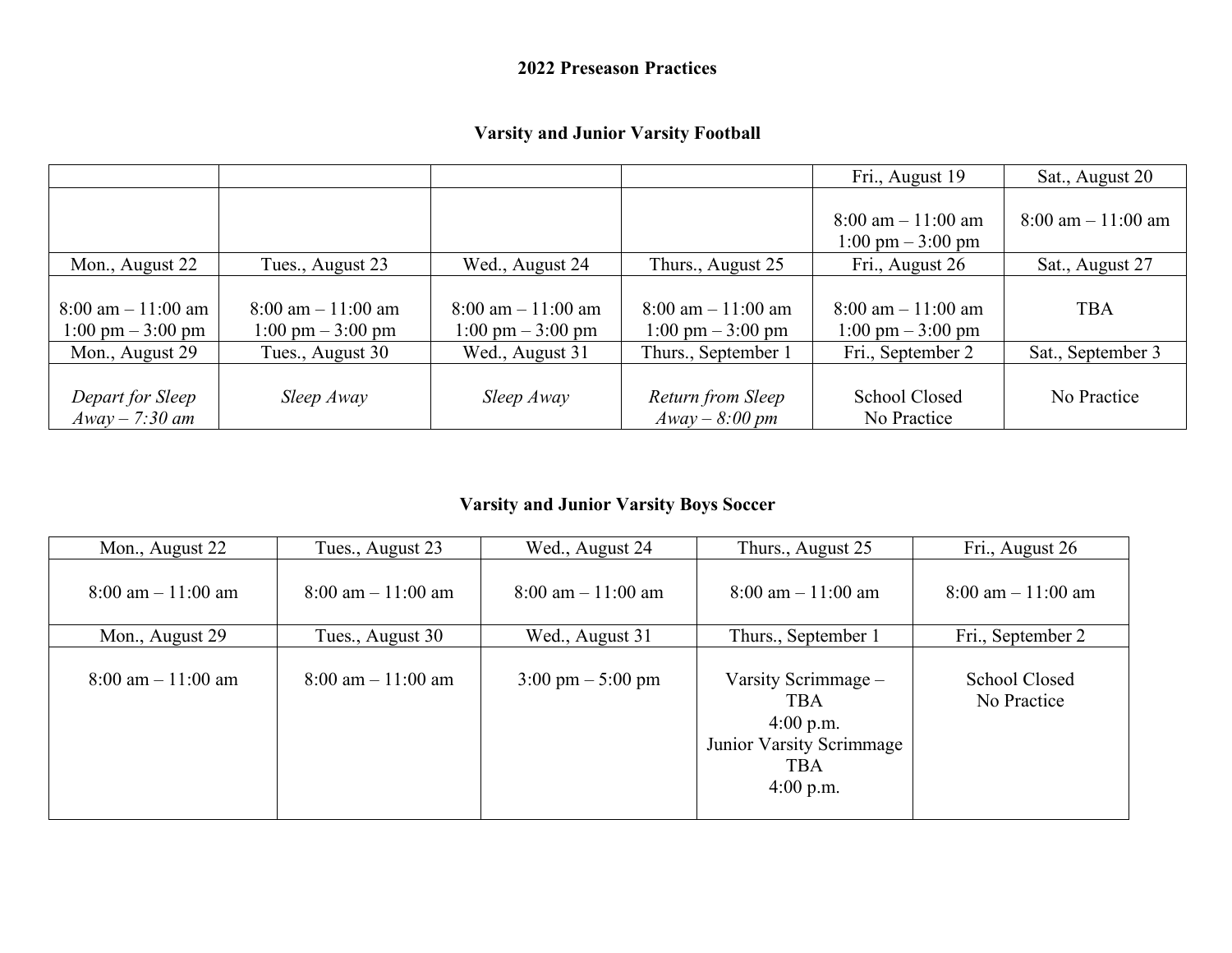| Mon., August 22                      | Tues., August 23                     | Wed., August 24                      | Thurs., August 25                    | Fri., August 26                      |
|--------------------------------------|--------------------------------------|--------------------------------------|--------------------------------------|--------------------------------------|
| $8:00 \text{ am} - 11:00 \text{ am}$ | $8:00 \text{ am} - 11:00 \text{ am}$ | $8:00 \text{ am} - 11:00 \text{ am}$ | $8:00 \text{ am} - 11:00 \text{ am}$ | $8:00 \text{ am} - 11:00 \text{ am}$ |
| Mon., August 29                      | Tues., August 30                     | Wed., August 31                      | Thurs., September 1                  | Fri., September 2                    |
| $8:00 \text{ am} - 11:00 \text{ am}$ | $8:00 \text{ am} - 11:00 \text{ am}$ | $3:00 \text{ pm} - 5:00 \text{ pm}$  | $8:00$ am $-11:00$ am                | School Closed<br>No Practice         |

# **Varsity Only Girls Volleyball**

| Mon., August 22                      | Tues., August 23                     | Wed., August 24                      | Thurs., August 25                    | Fri., August 26                      |
|--------------------------------------|--------------------------------------|--------------------------------------|--------------------------------------|--------------------------------------|
|                                      |                                      |                                      |                                      |                                      |
| $8:00 \text{ am} - 11:00 \text{ am}$ | $8:00 \text{ am} - 11:00 \text{ am}$ | $8:00 \text{ am} - 11:00 \text{ am}$ | $8:00 \text{ am} - 11:00 \text{ am}$ | $8:00 \text{ am} - 11:00 \text{ am}$ |
|                                      |                                      |                                      | $1:00 \text{ pm} - 3:00 \text{ pm}$  | $1:00 \text{ pm} - 3:00 \text{ pm}$  |
|                                      |                                      |                                      | (classroom)                          | (classroom)                          |
| Mon., August 29                      | Tues., August 30                     | Wed., August 31                      | Thurs., September 1                  | Fri., September 2                    |
|                                      |                                      |                                      |                                      |                                      |
| $8:00 \text{ am} - 11:00 \text{ am}$ | $8:00 \text{ am} - 11:00 \text{ am}$ | $3:00 \text{ pm} - 5:00 \text{ pm}$  | $3:00 \text{ pm} - 5:00 \text{ pm}$  | <b>School Closed</b>                 |
| $1:00 \text{ pm} - 3:00 \text{ pm}$  | $1:00 \text{ pm} - 3:00 \text{ pm}$  |                                      |                                      | No Practice                          |
| (classroom)                          | (classroom)                          |                                      |                                      |                                      |

# **Junior Varsity Girls Volleyball**

|                                      |                                      | Wed., August 24                      | Thurs., August 25                    | Fri., August 26                      |
|--------------------------------------|--------------------------------------|--------------------------------------|--------------------------------------|--------------------------------------|
|                                      |                                      | $8:00 \text{ am} - 11:00 \text{ am}$ | $8:00 \text{ am} - 11:00 \text{ am}$ | $8:00 \text{ am} - 11:00 \text{ am}$ |
| Mon., August 29                      | Tues., August 30                     | Wed., August 31                      | Thurs., September 1                  | Fri., September 2                    |
| $9:00 \text{ am} - 11:00 \text{ am}$ | $8:00 \text{ am} - 11:00 \text{ am}$ | $3:00 \text{ pm} - 5:00 \text{ pm}$  | $3:00 \text{ pm} - 5:00 \text{ pm}$  | School Closed<br>No Practice         |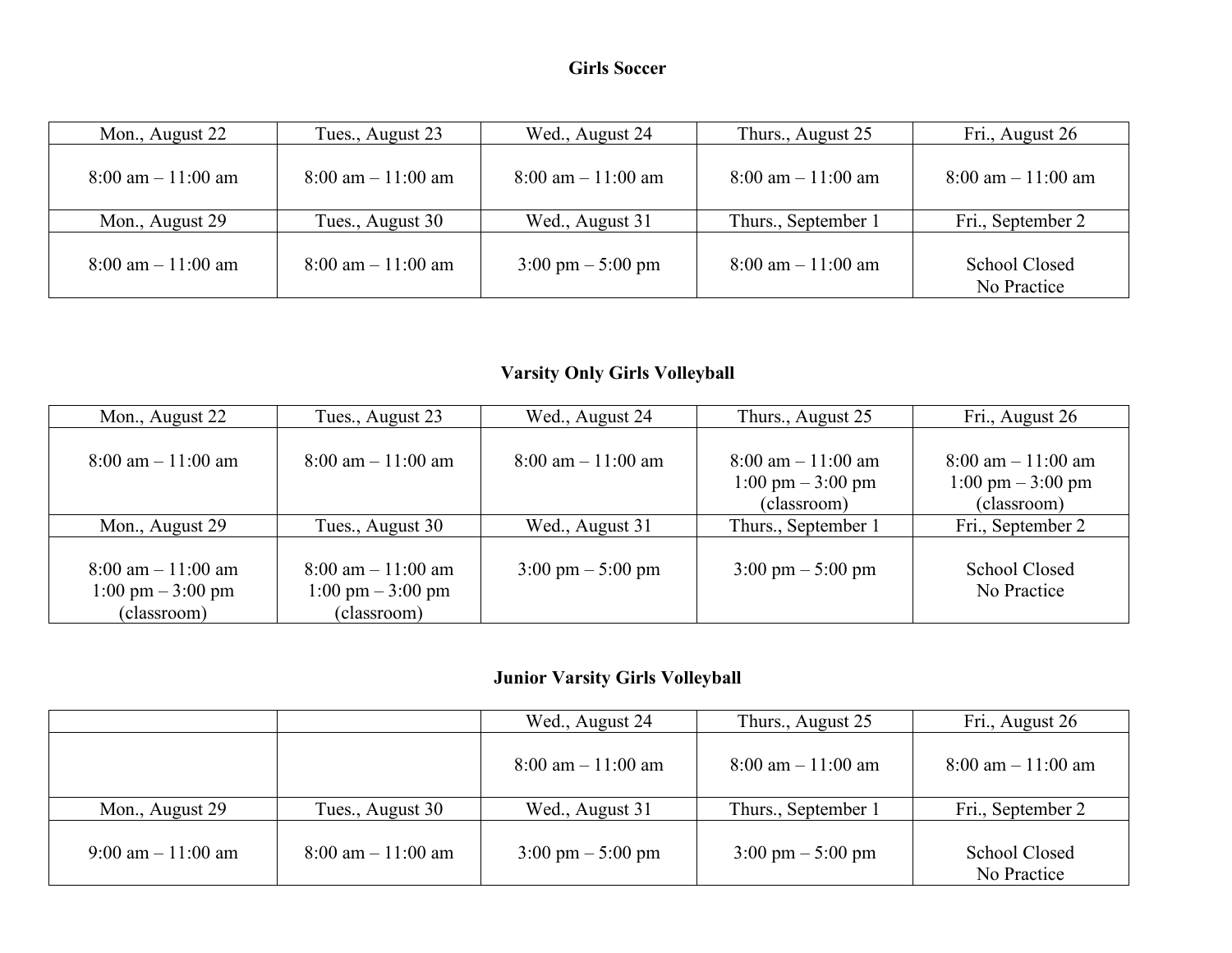### **Girls Cross Country**

|                                      |                                      | Wed., August 24                      | Thurs., August 25                    | Fri., August 26                      |
|--------------------------------------|--------------------------------------|--------------------------------------|--------------------------------------|--------------------------------------|
|                                      |                                      | $9:00 \text{ am} - 11:00 \text{ am}$ | $9:00 \text{ am} - 11:00 \text{ am}$ | $9:00 \text{ am} - 11:00 \text{ am}$ |
| Mon., August 29                      | Tues., August 30                     | Wed., August 31                      | Thurs., September 1                  | Fri., September 2                    |
| $9:00 \text{ am} - 11:00 \text{ am}$ | $9:00 \text{ am} - 11:00 \text{ am}$ | $3:00 \text{ pm} - 5:00 \text{ pm}$  | $9:00 \text{ am} - 11:00 \text{ am}$ | School Closed<br>No Practice         |

# **Boys Cross Country**

|                                      |                                      | Wed., August 24                      | Thurs., August 25                    | Fri., August 26                      |
|--------------------------------------|--------------------------------------|--------------------------------------|--------------------------------------|--------------------------------------|
|                                      |                                      | $9:00 \text{ am} - 11:00 \text{ am}$ | $9:00 \text{ am} - 11:00 \text{ am}$ | $9:00 \text{ am} - 11:00 \text{ am}$ |
| Mon., August 29                      | Tues., August 30                     | Wed., August 31                      | Thurs., September 1                  | Fri., September 2                    |
| $9:00 \text{ am} - 11:00 \text{ am}$ | $9:00 \text{ am} - 11:00 \text{ am}$ | $3:00 \text{ pm} - 5:00 \text{ pm}$  | $9:00 \text{ am} - 11:00 \text{ am}$ | <b>School Closed</b><br>No Practice  |

# **Field Hockey**

| Mon., August 22                      | Tues., August 23                     | Wed., August 24                      | Thurs., August 25                    | Fri., August 26                      |
|--------------------------------------|--------------------------------------|--------------------------------------|--------------------------------------|--------------------------------------|
| $8:00 \text{ am} - 11:00 \text{ am}$ | $8:00 \text{ am} - 11:00 \text{ am}$ | $8:00 \text{ am} - 11:00 \text{ am}$ | $8:00 \text{ am} - 11:00 \text{ am}$ | $8:00 \text{ am} - 11:00 \text{ am}$ |
| Mon., August 29                      | Tues., August 30                     | Wed., August 31                      | Thurs., September 1                  | Fri., September 2                    |
| $8:00 \text{ am} - 11:00 \text{ am}$ | $8:00 \text{ am} - 11:00 \text{ am}$ | $3:00 \text{ pm} - 5:00 \text{ pm}$  | $8:00 \text{ am} - 11:00 \text{ am}$ | School Closed<br>No Practice         |